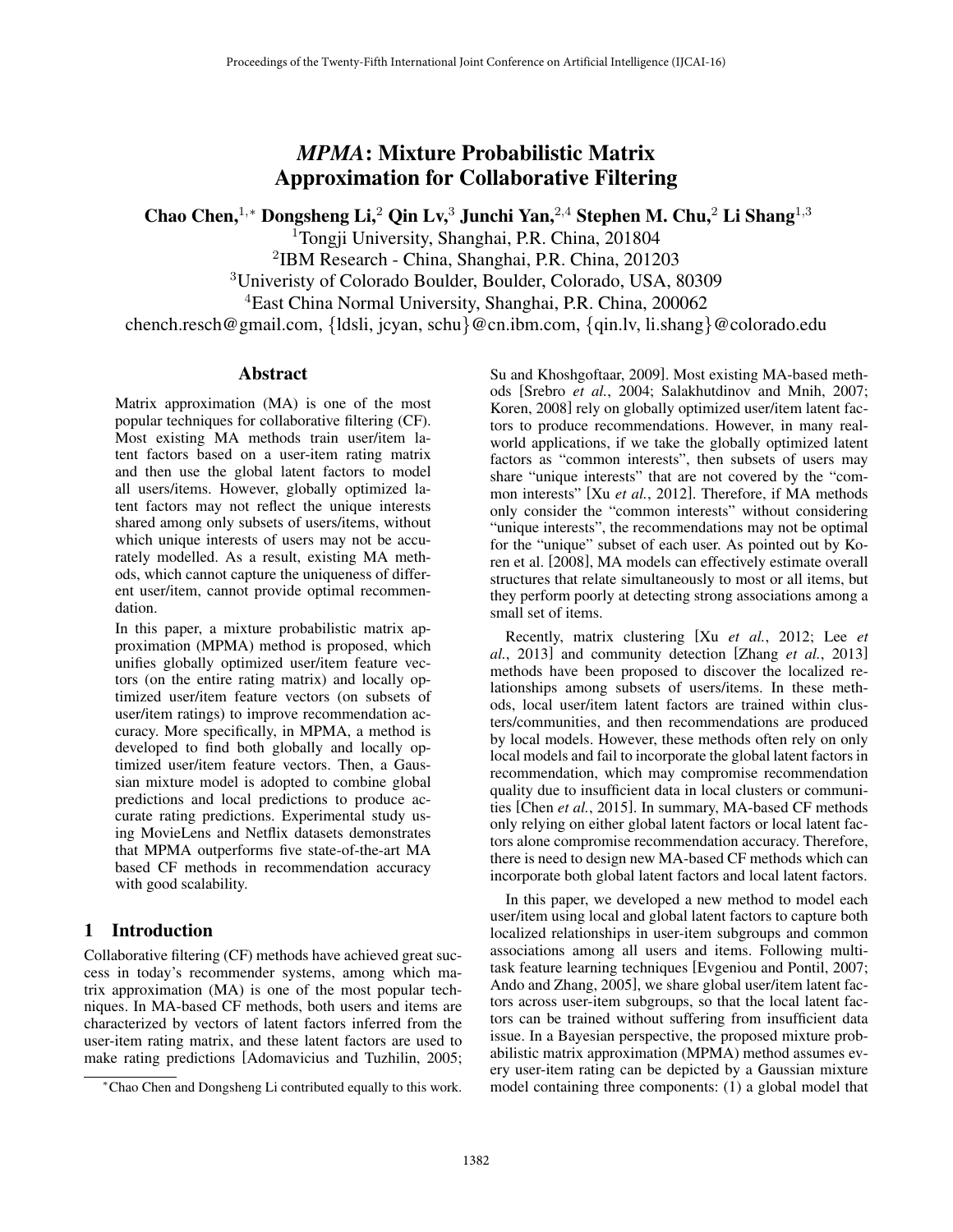

Figure 1: Comparison of three kinds of matrix approximation models for collaborative filtering. (*a*) standard low-rank model, (*b*) clustering-based model, and (*c*) the proposed MPMA model.

captures the global latent factors of all users and items, (2) a user-based local model that captures the local latent factors of the corresponding subset of users, and (3) an item-based local model that captures the local latent factors of the corresponding subset of items. In MPMA, a new optimization problem is first defined and solved to obtain the global/local latent factors for each user/item. A pipeline-based learning method is proposed to train the user/item latent factors in parallel. Finally, recommendation scores are generated by combining the scores from different components of the mixture model. The proposed MPMA method is evaluated using two real-world datasets (MovieLens and Netflix), and the experimental results demonstrate that MPMA achieves better recommendation accuracy than five state-of-the-art MA-based CF methods while achieving good efficiency.

## 2 Related Work

Recommender systems have become increasingly popular in recent years, aiming to provide personalized recommendations for products that suit users' tastes [Adomavicius and Tuzhilin, 2005]. Among existing recommender solutions, collaborative filtering (CF) is widely used for simplicity of implementation and high quality of recommendation. Early CF algorithms focus on memory-based approaches, such as userbased [Herlocker *et al.*, 1999] and item-based [Sarwar *et al.*, 2001] methods, which make rating predictions based on similarities between users/items. However, these approaches suffer from the data sparsity problem, because the user/item similarities cannot be calculated accurately without sufficient ratings.

Recently, matrix approximation-based CF methods have been proposed to alleviate the data sparsity issue. Billsus et al. [1998] first introduced SVD to the domain of collaborative filtering. Later on, a maximum-margin matrix factorization (MMMF) method was proposed by Srebro et al. [2004]. Salakhutdinov et al. [2007] first proposed a probabilistic matrix factorization (PMF) method, and later constructed BPMF — a Bayesian extension of PMF method [Salakhutdinov and Mnih, 2008]. Koren et al. [2008] pointed out that these models are generally effective at estimating overall structure that relates simultaneously to most or all items, but perform poorly at detecting strong associations among a small set of closely related items. To address this issue, recent work adopted matrix clustering techniques [Xu *et al.*, 2012] and community detection methods [Zhang *et al.*, 2013] to find user/item clusters with strong correlations to improve recommendation accuracy. Mackey et al. [2011] and Lee et al. [2013] followed divide-and-conquer methodology, which divides the MA task into smaller subproblems, solves these subproblems in parallel, and then combines the recommendations of sub-models to achieve better accuracy. However, these methods mainly focus on ratings inside clusters and ignore the majority of user ratings outside clusters. Since training data are often insufficient in the detected clusters, the performance of local models may degrade due to severe overfitting [Chen *et al.*, 2015]. Figure 1 summarizes these two types of MA models in (*a*) and (*b*), respectively.

The objective of this work is to unify localized relationships in user-item subgroups and common associations among all users and items to improve the recommendation accuracy. The most related existing works are Collective Matrix Factorization (CMF) [Singh and Gordon, 2008] and Group-Sparse Matrix Factorization (GSMF) [Yuan *et al.*, 2014]. CMF shares parameters among factors when decomposing multiple matrices represented for multiple relations to learn different type of user behaviors. And GSMF uses group sparsity regularization to automatically transfer information among multiple types of behaviors. Different from previous works, the proposed work only utilizes rating matrix without requiring additional information and directly models each user/item by global (common) and local (private) features, and then shares global features across multiple tasks. We illustrate this idea in Figure 1 (*c*), where we can see, items for users in  $R_1$  are modeled by both global features  $\tilde{V}$  and local features  $V^{(1)}$ , and the global user features  $\tilde{U}^{(1)}$  and  $\tilde{U}^{(2)}$  are shared across multiple tasks. Notably, the proposed MPMA method can learn multiple related tasks simultaneously, since multi-task feature learning has been empirically and theoretically proved to often significantly improve model performance relative to learning each task independently [Evgeniou and Pontil, 2007; Ando and Zhang, 2005]. For better understanding, we introduce the proposed MPMA method in a Bayesian perspective.

## 3 Mixture Probabilistic Matrix Approximation

This section first formulates the MPMA problem. The method for learning user/item feature vectors in the mixture model of MPMA is then described. Finally, the rating prediction method based on the mixture model is presented in detail.

#### 3.1 Problem Formulation

Let's first introduce the notations used in this paper. Upper case letters, such as *R*, *U*, and *V* , denote matrices. For matrix  $R \in \mathbb{R}^{m \times n}$ , we denote  $R_i$  as the *i*-th row vector,  $R_{\cdot j}$  as the *j*-th column vector, and  $R_{ij}$  as the entry in the *i*-th row and *j*-th column. In addition, the Frobenius norm is adopted in this paper, which is defined as  $||R||^2 := \sum_{i=1}^m \sum_{j=1}^n R_{ij}^2$ .

MPMA assumes that each user/item is modeled by two levels of latent factors: (1) global latent factors shared across all users/items, and (2) local latent factors shared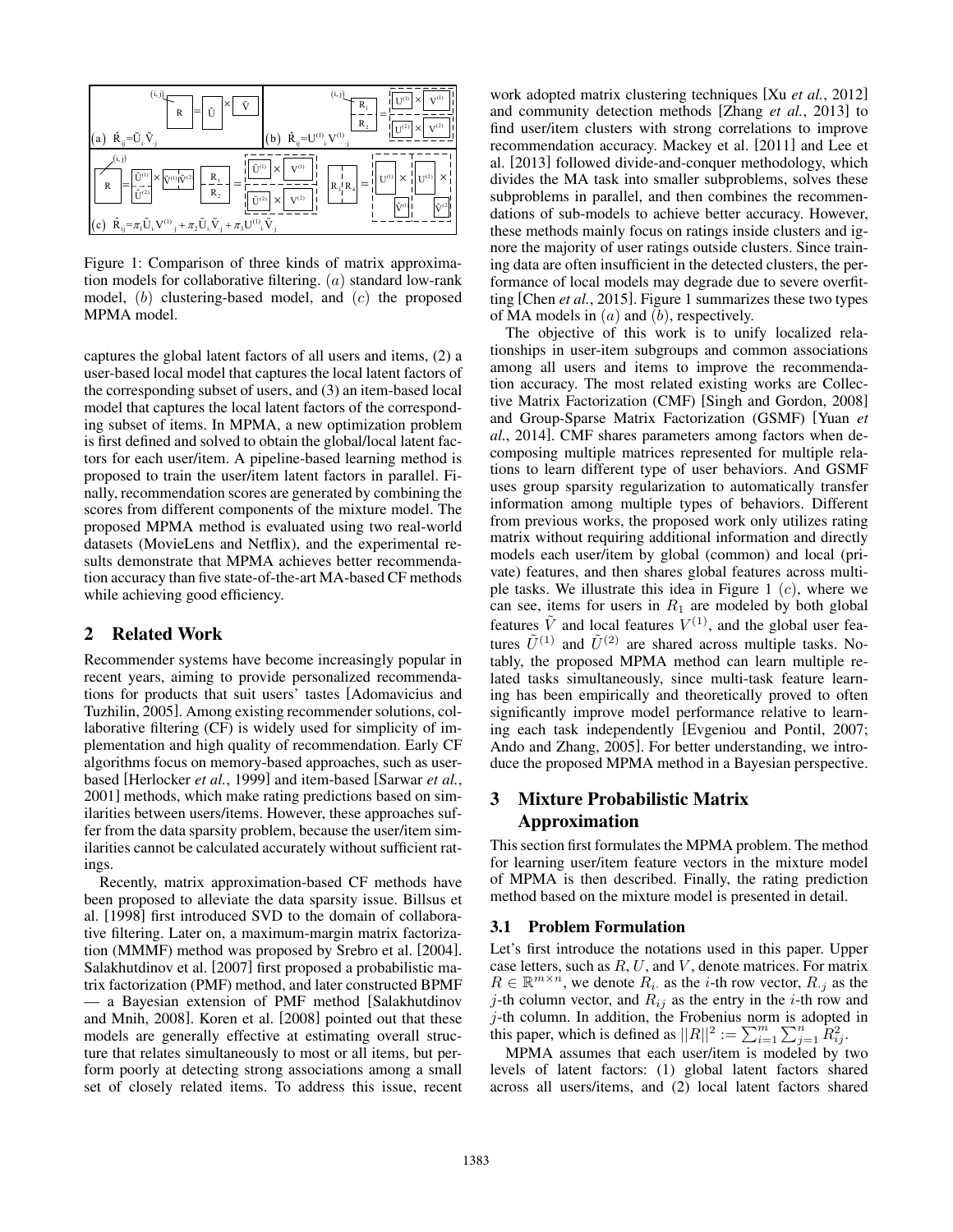

Figure 2: A high-level illustration of the MPMA method. Every rating  $R_{ij}$  is described by a mixture model with a set of latent variables *Z*, which consists of (1) user-based local model, (2) global model, and (3) item-based local model.

within subsets of users/items. Furthermore, as shown in Figure 2, we introduce a new mixture feature vector model. In this model, each user  $i$  (item  $j$ ) is characterized by a global feature vector  $\tilde{U}_i$ .  $(\tilde{V}_i)$  and a local feature vector  $U_i^{(t)}(V_j^{(s)})$ . Meanwhile, each rating  $R_{ij}$  is also described by the mixture model with latent variables *Z*, which consists of local user model  $\mathcal{N}(R_{ij}|\tilde{U}_i,V_j^{(s)}, \sigma_1^2\mathbf{I})$  (left), local item model  $\mathcal{N}(R_{ij} | U_i^{(t)} \tilde{V}_{.j}, \sigma_3^2 \mathbf{I})$  (right), and global model  $\mathcal{N}(R_{ij}|\tilde{U}_i\tilde{V}_j,\sigma_2^2\mathbf{I})$  (middle).

To discover user-item subgroups sharing similar unique interests, many existing clustering techniques or community detection methods can be adopted, such as K-means++ method [Arthur and Vassilvitskii, 2007], and Bregman Coclustering method [Banerjee *et al.*, 2007], etc. Without losing any generality, we assume that users are divided into *g* groups, and the rating matrix of the *t*-th user group is denoted as  $R_U^{(t)}$  ( $t \in [1, g]$ ). Similarly, items are divided into  $f$  groups, and the rating matrix of the *s*-th item group is denoted as  $R_V^{(s)}(s \in [1, f])$ . For each user-item pair  $(i, j)$ , we assume user *i* is in the *t*-th user group and item *j* is in the *s*th item group. Then, the conditional distributions of the three corresponding components (as illustrated in Figure 2) can be defined by three Gaussian models, as follows:

$$
p(R_{ij}|\tilde{U}_i, V_{.j}^{(s)}, \sigma_1^2) = \mathcal{N}(R_{ij}|\tilde{U}_i, V_{.j}^{(s)}, \sigma_1^2)
$$
 (1)

$$
p(R_{ij}|\tilde{U}_i,\tilde{V}_j,\sigma_2^2) = \mathcal{N}(R_{ij}|\tilde{U}_i\tilde{V}_j,\sigma_2^2)
$$
 (2)

$$
p(R_{ij}|U_i^{(t)}, \tilde{V}_{.j}, \sigma_3^2) = \mathcal{N}(R_{ij}|U_i^{(t)}\tilde{V}_{.j}, \sigma_3^2)
$$
 (3)

where  $\tilde{U}_i$ .  $(\tilde{V}_i)$  is the global feature vector of the *i*-th user (*j*-th item), and similarly,  $U_i^{(t)}(V_i^{(s)})$  is the local feature vector of the *i*-th user (*j*-th item) for the *t*-th user group (*s*-th item group). Following the idea of probabilistic matrix factorization (PMF) [Salakhutdinov and Mnih, 2007], zero-mean spherical Gaussian priors are placed on all user and item feature vectors. Thus, each global/local feature matrix can be modeled as follows:

$$
p(\tilde{U}|\sigma_{\tilde{U}}^2\mathbf{I}) = \prod_{i=1}^m \mathcal{N}(\tilde{U}_i|0,\sigma_{\tilde{U}}^2\mathbf{I})
$$
(4)

$$
p(\tilde{V}|\sigma_{\tilde{V}}^2 \mathbf{I}) = \prod_{j=1}^n \mathcal{N}(\tilde{V}_{\cdot j}|0, \sigma_{\tilde{V}}^2 \mathbf{I})
$$
 (5)

$$
p(U^{(t)} | \sigma_{U^{(t)}}^2 \mathbf{I}) = \prod_{i=1}^m \mathcal{N}(U_i^{(t)} | 0, \sigma_{U^{(t)}}^2 \mathbf{I})
$$
 (6)

$$
p(V^{(s)}|\sigma_{V^{(s)}}^2\mathbf{I}) = \prod_{j=1}^n \mathcal{N}(V^{(s)}_{\cdot j}|0, \sigma_{V^{(s)}}^2\mathbf{I}) \tag{7}
$$

where  $\sigma^2$  denotes the co-variance matrix of each random<br>regional L denotes the identity matrix. Then, the log of variable and I denotes the identity matrix. Then, the log of the posterior distribution over the user and item features is given by

$$
\ln p(\tilde{U}, \tilde{V}, U^{(1)}, \dots, U^{(g)}, V^{(1)}, \dots, V^{(f)}|R)
$$
\n
$$
= \sum_{s=1}^{f} \sum_{t=1}^{g} \sum_{\rho(i)=s} \sum_{\rho(j)=t} \ln \left\{ I_{ij} \left( \pi_1 p(R_{ij}, \tilde{U}, V^{(s)}) + \pi_2 p(R_{ij}, \tilde{U}, \tilde{V}) + \pi_3 p(R_{ij}, U^{(t)}, \tilde{V}) \right) \right\} + C,
$$
\n(8)

where *C* is a constant that does not depend on the parameters. Unfortunately, it is very difficult to directly maximize the log-posterior in Equation (8). Therefore, we try to find an approximate solution via maximizing the lower bound of Equation (8). Based on Jensen's inequality, the lower bound of Equation (8) can be obtained as follows:

$$
\ln p(\tilde{U}, \tilde{V}, U^{(1)}, \dots, U^{(g)}, V^{(1)}, \dots, V^{(f)}|R)
$$
  
\n
$$
\geq C_1 + \sum_{s=1}^{f} \sum_{t=1}^{g} \sum_{\rho(i)=s} \sum_{\rho(j)=t} I_{ij} \left\{ \pi_2 \ln p(R_{ij}, \tilde{U}, \tilde{V}) \right\}
$$
  
\n
$$
+ \pi_1 \ln p(R_{ij}, \tilde{U}, V^{(s)}) + \pi_3 \ln p(R_{ij}, U^{(t)}, \tilde{V})
$$
 (9)

where  $I_{ij}$  is an indicator function.  $I_{ij} = 1$  if user *i* rates item *j* in the training data, and  $I_{ij} = 0$  otherwise. Then, applying Equations (1) to (7) in Equation (9), the optimization objective becomes:

$$
\mathcal{L}' = C_2 - \sum_{i=1}^{m} \sum_{j=1}^{n} \frac{\pi_2}{2\sigma_2^2} I_{ij} (R_{ij} - \tilde{U}_i, \tilde{V}_j)^2
$$
  
\n
$$
- \sum_{s=1}^{f} \sum_{t=1}^{g} \sum_{\rho(i)=s} \sum_{\rho(j)=t} \frac{\pi_1}{2\sigma_1^2} I_{ij} (R_{ij} - \tilde{U}_i, V_{\cdot j}^{(s)})^2
$$
  
\n
$$
- \sum_{s=1}^{f} \sum_{t=1}^{g} \sum_{\rho(i)=s} \sum_{\rho(j)=t} \frac{\pi_3}{2\sigma_2^2} I_{ij} (R_{ij} - U_i^{(t)} \tilde{V}_{\cdot j})^2
$$
  
\n
$$
- \sum_{s=1}^{g} \sum_{i=1}^{m} \frac{\pi_3}{2\sigma_{U^{(t)}}^2} U_i^{(t)} [U_i^{(t)}] - \frac{\pi_1 + \pi_2}{2\sigma_0^2} \sum_{i=1}^{m} \tilde{U}_i \tilde{U}_i'
$$
  
\n
$$
- \sum_{t=1}^{f} \sum_{j=1}^{n} \frac{\pi_1}{2\sigma_{V^{(s)}}^2} [V_j^{(s)}]' V_{\cdot j}^{(s)} - \frac{\pi_2 + \pi_3}{\sigma_V^2} \sum_{j=1}^{n} \tilde{V}_j' \tilde{V}_{\cdot j}
$$

To maximize the objective function defined in (10), it is equivalent to minimize the sum of squared error loss function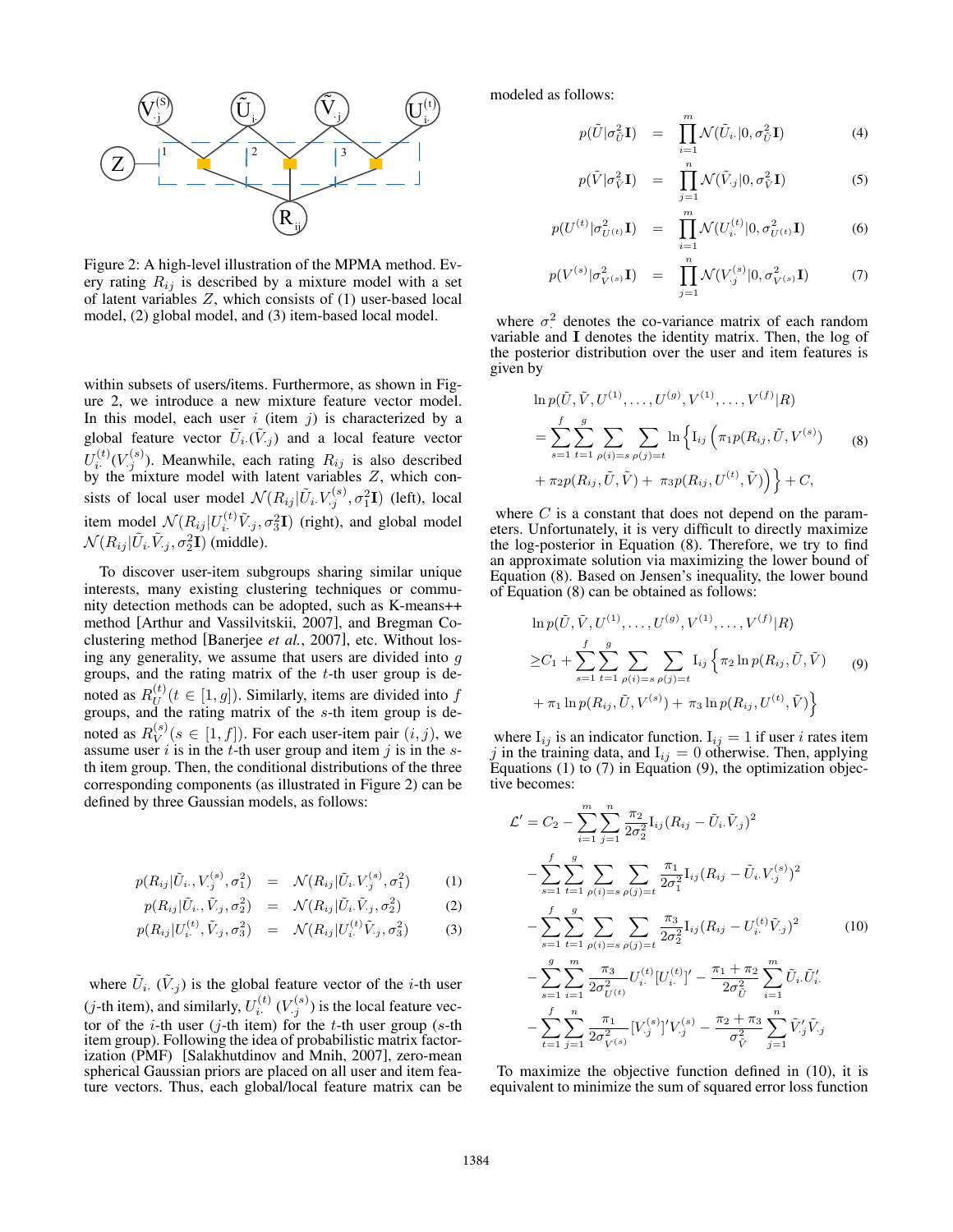with quadratic regularization terms as follows:

$$
\min_{\tilde{U}, \tilde{V}, U^{(1)}, ..., U^{(g)}, V^{(1)}, ..., V^{(f)}} \mathcal{L}(\tilde{U}, \tilde{V}, U^{(1)}, ..., V^{(f)})
$$

$$
= || I \otimes (R - \tilde{U}\tilde{V}) ||^2 + \lambda_1 || \tilde{U} ||^2 + \lambda_2 || \tilde{V} ||^2 \qquad (11)
$$

$$
+\sum_{s\in[f]} \alpha_s \parallel I_U^{(s)} \otimes (R_U^{(s)} - \tilde{U}^{(s)}V^{(s)})\parallel^2 \tag{12}
$$

$$
+\sum_{t\in[g]}\beta_t\parallel I_V^{(t)}\otimes(R_V^{(t)}-U^{(t)}\tilde{V}^{(t)})\parallel^2\tag{13}
$$

$$
+\sum_{s\in[f]}\lambda_3\parallel V^{(s)}\parallel^2+\sum_{t\in[g]}\lambda_4\parallel U^{(t)}\parallel^2\tag{14}
$$

where  $\alpha_s = (\pi_1 \sigma^2) / (\pi_2 \sigma_{(s)}^2)$  and  $\beta_t = (\pi_3 \sigma^2) / (\pi_2 \sigma_{(t)}^2)$ are the weights for local models by giving the weight of global model to 1. Moreover,  $\lambda_1 = [(\pi_1 + \pi_2)\sigma_2^2]/(\pi_2 \sigma_U^2)$ ,  $\lambda_2 = [(\pi_2 + \pi_3)\sigma_2^2]/(\pi_2\sigma_V^2)$ ,  $\lambda_3 = (\pi_1\sigma_2^2)/(\pi_2\sigma_V^2)$  and  $\lambda_4 = (\pi_3 \sigma_2^2) / (\pi_2 \sigma_{\tilde{U}}^2)$  are the regularization parameters.

Based on Equations (11) to (14), the key characteristics of MPMA are summarized as follows:

- The terms in Equation (11) are the same as the optimization objective of standard SVD method, which ensure that the learned  $U$  and  $V$  can accurately estimate the overall structure and avoid overfitting in user/item feature vectors.
- The terms in Equation (12) and Equation (13) can help learn local latent factors based on the global latent factors *U* and *V*, and parameters  $\alpha_s$  and  $\beta_t$  can be employed to control the contribution of individual user/item clusters. Meanwhile, the global latent factors will be updated during the optimization of local latent factors, so that the global latent factors of MPMA will be different from those in standard SVD method.
- The standard SVD method can be viewed as a special case of MPMA by setting all  $\alpha_s = \beta_t = 0$ . More specifically, we refer to the model with only local user features as u-MPMA, the model with only local item features as i-MPMA, and the one with both of them as MPMA. Empirical study shows both u-MPMA and i-MPMA can improve recommendation accuracy and MPMA achieves better improvement of recommendation accuracy than u-MPMA and i-MPMA.

## 3.2 Optimization Algorithm

After defining the optimization objective, we present how to solve the optimization problem in this section. As shown by Srebro et al. [2003], the problem defined in Equations (11) to (14) is a difficult non-convex optimization problem, because the introduced weights lead to significant changes in the critical point structure. To tackle this problem, we develop a stochastic gradient descent (SGD) based method.

In SGD, we first compute the partial derivatives of parameters, and then iteratively update the parameters until convergence. The partial derivatives of the loss function with respect to global features  $\tilde{U}$  and  $\tilde{V}$  can be computed as follows:

$$
\frac{\partial \mathcal{L}}{\partial \tilde{U}^{(s)}} = \lambda_1 \tilde{U}^{(s)} + I_U^{(s)} \otimes (\tilde{U}^{(s)}\tilde{V} - R_U^{(s)})\tilde{V}' \n+ \alpha_s I_U^{(s)} \otimes (\tilde{U}^{(s)}V^{(s)} - R_U^{(s)})[V^{(s)}]'
$$
\n
$$
\frac{\partial \mathcal{L}}{\partial \tilde{V}^{(t)}} = \lambda_2 \tilde{V}^{(t)} + I_V^{(t)} \otimes (\tilde{U}\tilde{V}^{(t)} - R_V^{(t)})'\tilde{U}
$$
\n(15)

+ 
$$
\beta_t I_V^{(t)} \otimes (U^{(t)} \tilde{V}^{(t)} - R_V^{(t)})' U^{(t)}
$$
 (16)

The partial derivatives of local feature vectors  $U^{(t)}$  and  $V^{(s)}$ are given by

$$
\frac{\partial \mathcal{L}}{\partial U^{(t)}} = \lambda_3 U^{(t)} + \beta_t I_V^{(t)} \otimes (U^{(t)} \tilde{V}^{(t)} - R_V^{(t)}) [\tilde{V}^{(t)}]'(17) \n\frac{\partial \mathcal{L}}{\partial V^{(s)}} = \lambda_4 V^{(s)} + \alpha_s I_U^{(s)} \otimes (\tilde{U}^{(s)} V^{(s)} - R_U^{(s)})' \tilde{U}^{(s)}(18)
$$

Compared with standard matrix approximation based methods, the proposed method requires more computation time due to the extra local features. However, we can see that the parameter update stream consists of two processing stages:  $S_1$ ) updating global feature vectors and  $S_2$ ) updating local feature vectors. If the  $S_1$  stage is performed on a submatrix which has no overlapping rows and columns with the submatrix that  $S_2$  stage is performed, then we can construct a pipeline to perform  $S_1$  and  $S_2$  in parallel.

The detailed pipeline-based learning method is presented in Algorithm 1. In line 7 and 8,  $S_1$  and  $S_2$  can run in parallel, so that the overall training time of MPMA can be reduced. Note that following the training data scheduling method in [Recht and Ré, 2013], we can set up more computing threads in Algorithm 1 to further improve the training efficiency.

Algorithm 1 Efficient Pipeline-based Learning Algorithm

**Input:** Rating matrices *R* for all users and items,  $R_U^{(s)}(s \in$ 

 $[1, g]$  for each user group, and  $R_V^{(t)}(t \in [1, f])$  for each item group.  $\alpha_s$ ,  $\beta_t$ ,  $\lambda$  are parameters in the mixture model, and *r* is the rank for MA.

**Output:**  $(\tilde{U}, \tilde{V}, U^{(1)}, \ldots, U^{(g)}, V^{(1)}, \ldots, V^{(f)})$ 

- 1: //building model
- 2: Randomly initialize  $\tilde{U} \in \mathbb{R}^{m \times r}$ ,  $U^{(s)} \in \mathbb{R}^{m \times r}$  ( $s \in$  $[1, g]$ ,  $\tilde{V} \in \mathbb{R}^{r \times n}$  and  $V^{(t)} \in \mathbb{R}^{r \times n}$   $(t \in [1, f])$ ;
- 3: while not converged do
- 4: Choose  $i \neq i' \in [1, g]$  and  $j \neq j' \in [1, f]$ ;
- $B^{(i,j)} = R^{(i)}_U \cap R^{(j)}_V, R^{(i',j')} = R^{(i')}_U \cap R^{(j')}_V;$
- 6: //Update in parallel:
- 7: S1: update  $\tilde{U}$  and  $\tilde{V}$  w.r.t.  $R^{(i',j')}$  by Eq. (15)(16);
- 8: S2: update  $U^{(i)}$  and  $V^{(j)}$  w.r.t.  $R^{(i,j)}$  by Eq. (17)(18);
- 9: end while

#### 3.3 Rating Prediction

In MPMA, each user-item rating is characterized by a mixture model, so that we can estimate the "weight" of each component in the mixture model —  $\pi_k$  and then apply the mixture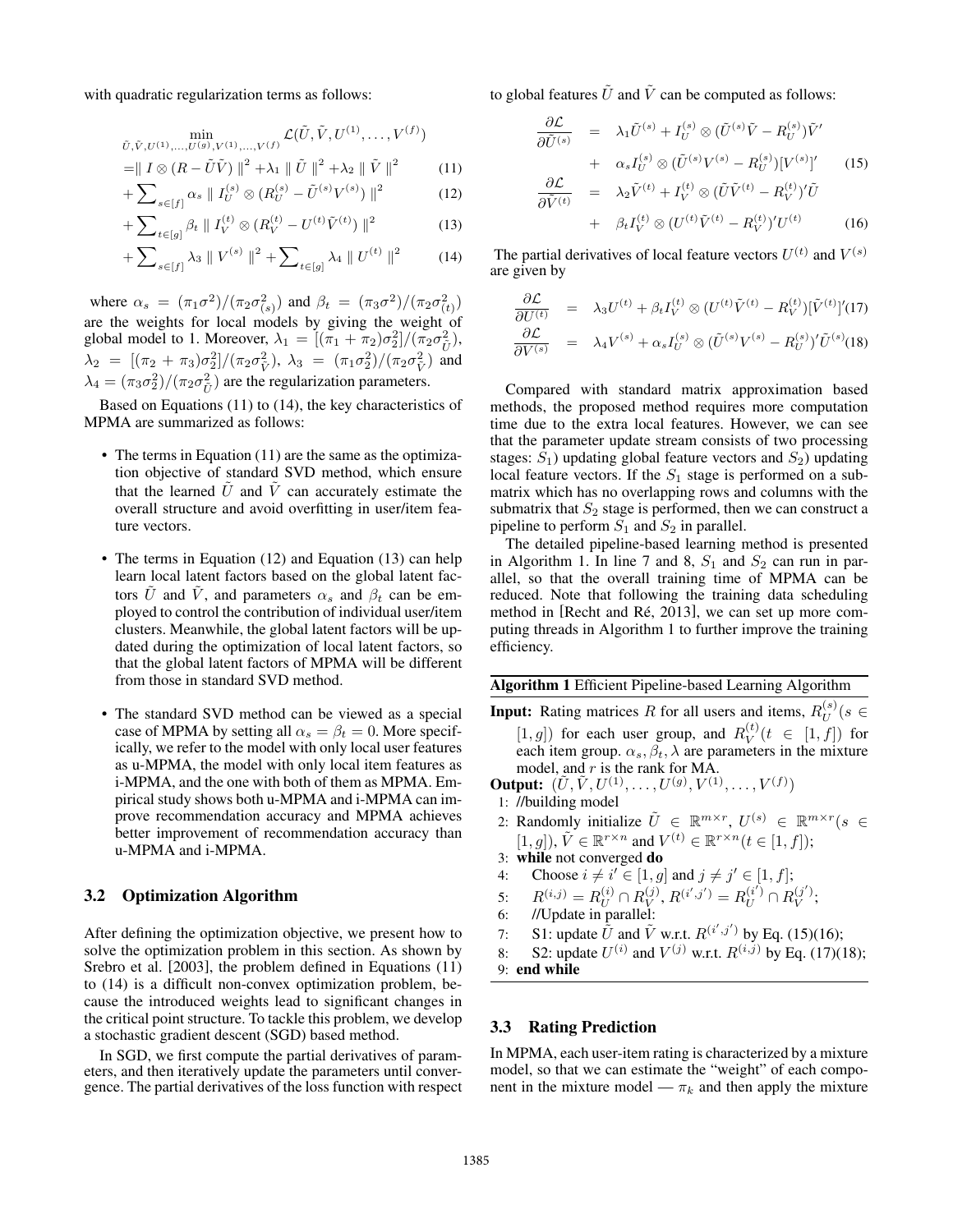

Figure 3: Performance of applying different clustering methods in MPMA with rank = 20, while the number of row and column clusters varies in  $\{2 \times 2, 3 \times 2, 4 \times 2, 3 \times 3\}$  on MovieLens 1M (left) and MovieLens 10M (right).



Figure 4: Performance of local cluster-based constraints with different rank *r* ranging in [10*,* 100] on MovieLens 1M (left) and MovieLens 10M (right).

components to predict user-item ratings. The hidden parameters  $\pi_k$  ( $k \in [1, 3]$ ) can be obtained with the EM method as follows:

*E-step:*

$$
\gamma(Z_{ij}^k) = \frac{\pi_k \mathcal{N}(R_{ij}|F_k, \sigma_k^2)}{\sum_{k' \in [1,3]} \pi_{k'} \mathcal{N}(R_{ij}|F_{k'}, \sigma_k^2)}
$$
(19)

$$
F_1 = \{\tilde{U}_i, V_j\}, F_2 = \{\tilde{U}_i, \tilde{V}_j\}, F_3 = \{U_i, \tilde{V}_j\}
$$
(20)

*M-step:*

$$
\sigma_k^2 = \frac{1}{N_k} \sum_{ij} \gamma (Z_{ij}^k)(R_{ij} - R_{ij}^{(k)})^2, \pi_k = \frac{N_k}{N}
$$
 (21)

$$
N_k = \sum_{ij} \gamma(Z_{ij}^k), N = \sum_k N_k,
$$
\n(22)

$$
R_{ij}^{(1)} = \tilde{U}_i V_{.j}^{(s)}, R_{ij}^{(2)} = \tilde{U}_i \tilde{V}_{.j}, R_{ij}^{(3)} = U_i^{(t)} \tilde{V}_{.j}
$$
 (23)

where  $F_k$  denotes the user and item features for the  $k$ -th component in the mixture model. After obtaining  $\pi_k$ , we can use the mean of mixture model to estimate the missing rating of user *i* on item *j* as follows:

$$
\hat{R}_{ij} = \pi_1 \tilde{U}_i V_j^{(s)} + \pi_2 \tilde{U}_i \tilde{V}_j + \pi_3 U_i^{(t)} \tilde{V}_j \tag{24}
$$

where user *i* (item *j*) belongs to the *t*-th user group (*s*-th item group).

## 4 Experimental Results

This section evaluates the proposed MPMA method on three well-known datasets which have been widely used for evaluating recommendation algorithms – 1) MovieLens 1M ( $\sim$ 10<sup>6</sup> ratings of 6*,* 040 users on 3*,* 706 items), 2) MovieLens 10M  $(\sim 10^7 \text{ ratings of } 69,878 \text{ users on } 10,677 \text{ items}), \text{ and } 3)$  Netflix  $({\sim}10^8$  ratings of 480, 189 users on 17, 770 items). The root mean square error (RMSE) is adopted as the evaluation metric for recommendation accuracy, which can be computed as  $\sqrt{\frac{1}{|T|}\sum_{(u,i)\in T}(\hat{\mathbf{R}}_{ui}-\mathbf{R}_{ui})^2}$ , where *T* denotes the set of ratings in test data and  $|T|$  is the number of ratings in test data.

## 4.1 Sensitivity Analysis

In this study, we evaluate how the recommendation accuracy of MPMA varies with different parameter settings on Movie-Lens (1M) and MovieLens (10M) datasets, i.e., the number of clusters and rank.

#### Accuracy vs. Clustering methods

Figure 3 analyzes the impact of different clustering methods with different numbers of row and column clusters *f* and *g* on MovieLens (1M) and MovieLens (10M) respectively, where we use three commonly-used and typical clustering method: K-means++(KmP) method [Arthur and Vassilvitskii, 2007], Balanced clustering(BaC) method [Baner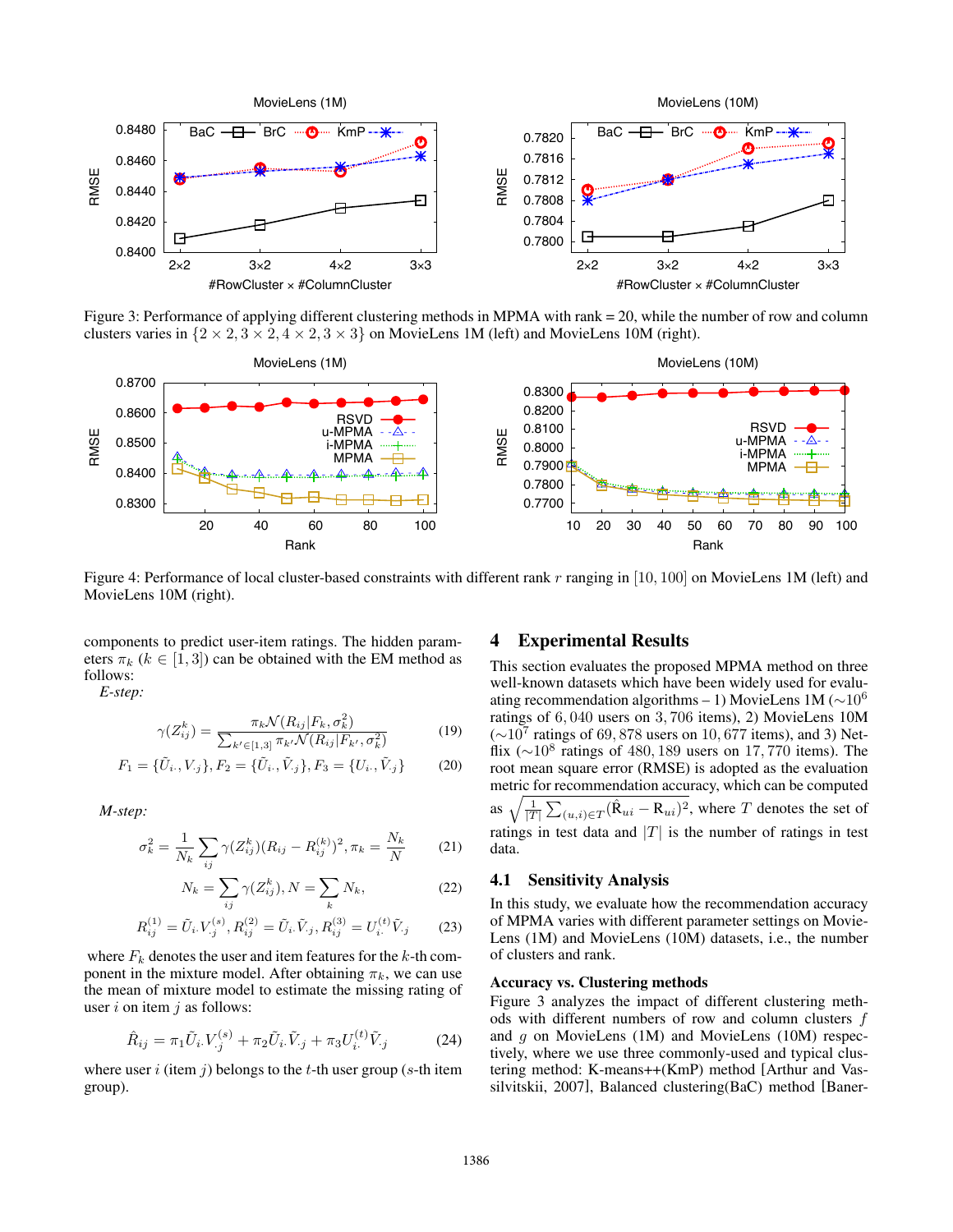jee and Ghosh, 2002], and Bregman Co-clustering(BrC) method [Banerjee *et al.*, 2007]. Note that, MPMA method is orthogonal to clustering algorithms, so other clustering methods can also be adopted in MPMA. In Figure 3, the cases of  $1 \times 2$  and  $2 \times 1$  clusterings are not considered, because those two cases are i-MPMA and u-MPMA, respectively, and the results will be presented in Figure 4.

We can see from the results that MPMA with BaC method can outperform MPMA with both KmP and BrC methods in recommendation accuracy in all cases. This is because both of KmP and BrC methods will often produce one or a few large sparse clusters, which has been proved to be harder to provide personal recommendations [Su and Khoshgoftaar, 2009]. In addition, we can see that the accuracies of all methods decrease as *f* and *g* increase. This is due to the fact that each co-cluster contains less user-item ratings as the number of user/item clusters increases, resulting in insufficient data for model training.

#### Accuracy vs. Latent factors

As shown in Figure 4, the proposed u-MPMA (with local user features) and i-MPMA (with local item features) methods can both outperform the classic RSVD method on all ranks. This indicates that both local user features and local item features can help improve the recommendation accuracy. Moreover, the proposed MPMA method, which adopts both local user features and local item features, outperforms all other three methods (RSVD, u-MPMA, and i-MPMA) with all ranks. This indicates that the benefits of local user features and local item features are orthogonal, and thus should be both adopted in collaborative filtering.

#### Accuracy vs. Rank

Figure 4 also studies the effect of local user/item features with rank *r* ranging in [10*,* 100] on both the MovieLens (1M) and MovieLens (10M) datasets. As shown in the results, higher ranks will lead to better accuracy when *r* increases from 10 to 100, and the results get stable when *r* is larger than 50. But the recommendation accuracy of RSVD decreases slightly as *r* increases, which means large ranks will cause overfitting on RSVD. But in the proposed method, overfitting is not observed even when rank *r* is as large as 100, which indicates that the introduced local features can increase robustness of the proposed method.

#### Efficiency vs. Rank

Figure 5 compares the computation efficiency of RSVD method and MPMA method with different ranks. We can see from the results that MPMA achieves comparable efficiency with RSVD with the help of the pipeline-based learning framework (Algorithm 1), although MPMA has to learn many more local features. Note that, more pipelines can be set to further enhance efficiency by dividing more user/item groups. This demonstrates that MPMA can achieve good scalability on large datasets.

#### 4.2 Performance Comparison

In this study, we compare the recommendation accuracy of the proposed method against five state-of-the-art matrix approximation based CF methods: NMF [Lee and Seung, 2001],



Figure 5: Efficiency comparison of RSVD and MPMA with different ranks *r* on the MovieLens (10M) dataset.

Table 1: RMSEs of the proposed MPMA method and the other five state-of-the-art methods — NMF [Lee and Seung, 2001], RSVD [Paterek, 2007], BPMF [Salakhutdinov and Mnih, 2008], APG [Toh and Yun, 2010], GSMF [Yuan *et al.*, 2014].

|             | MovieLens (10M)                | <b>Netflix</b>      |
|-------------|--------------------------------|---------------------|
| <b>NMF</b>  | $0.8832 \pm 0.0007$            | $0.9396 \pm 0.0002$ |
| <b>RSVD</b> | $0.8271 \pm 0.0009$            | $0.8534 \pm 0.0001$ |
| <b>BPMF</b> | $0.8195 \pm 0.0006$            | $0.8420 \pm 0.0003$ |
| APG         | $0.8098 \pm 0.0005$            | $0.8476 \pm 0.0028$ |
| <b>GSMF</b> | $\overline{0.8012} \pm 0.0011$ | $0.8420 \pm 0.0006$ |
| <b>MPMA</b> | $\overline{0.7712 \pm 0.0002}$ | $0.8139 \pm 0.0003$ |

RSVD [Paterek, 2007], BPMF [Salakhutdinov and Mnih, 2008], APG [Toh and Yun, 2010] and GSMF [Yuan *et al.*, 2014]. We emphasize the comparison between MPMA and GSMF, because GSMF is the latest work related to the proposed MPMA method and empirically proves to be better than CMF [Singh and Gordon, 2008].

In the following experiments, all results are presented by averaging the results over five different random train/test splits with the ratio of 9:1. For the proposed method, we set rank  $r = 100$  and  $f \times g$  as  $2 \times 2$ , learning rate  $v = 0.001$ . For the parameters from Equation 11 to 14, we set all  $\alpha$  and  $\beta$  values to 1 due to the hardness of estimating all  $\sigma$  values, and set all  $\lambda$  values to 0.06 for  $L_2$ -regularization. Optimal parameters of the compared methods are chosen from their papers.

As we can see from Table 1, MPMA significantly outperforms all the other five matrix approximation based CF methods on both datasets. Compared with NMP, RSVD, BPMF, APG and GSMF, the main reasons that the proposed MPMA method can make more accurate recommendations are 1) local latent factors are adopted by MPMA to better understand user interests and 2) a mixture model is adopted to combine both local predictions and global predictions to achieve more accurate predictions.

### 5 Conclusion

Existing matrix approximation based collaborative filtering methods rely on either global latent factors or local latent fac